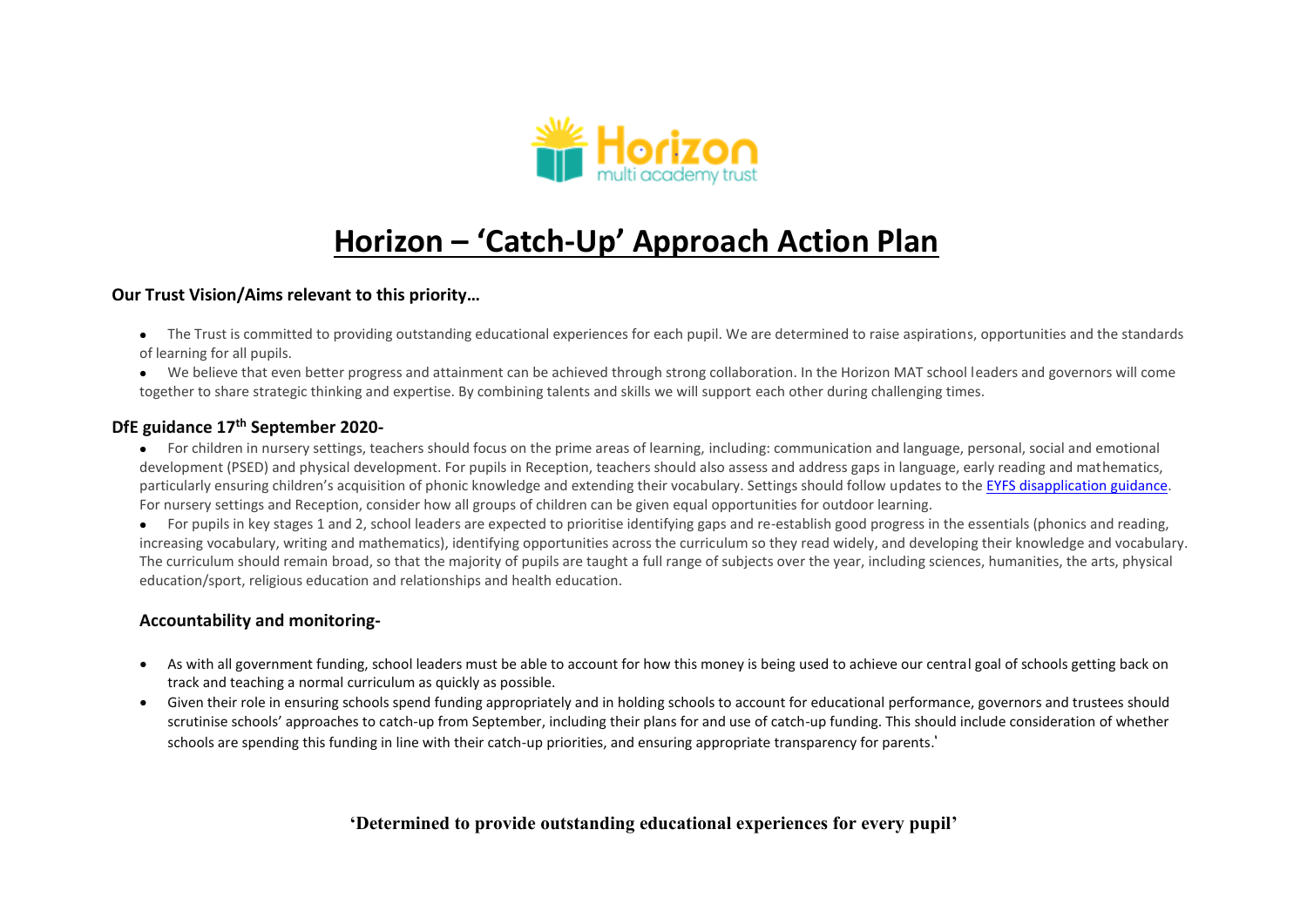

| <b>Action Plan for Catch-Up Funding</b>                                                      |                                                                                                                                                                                                                                                                                                                                                                                                                                                                                                                                                                                                                                                                           |                                                                                                                                                                                                                                                                                                                                                                                                                              |                                                                                                                                                                                                                                                                                          |                                                                                  |                                                                                         |                                                                                                                                                                                                                                                                                                  |  |
|----------------------------------------------------------------------------------------------|---------------------------------------------------------------------------------------------------------------------------------------------------------------------------------------------------------------------------------------------------------------------------------------------------------------------------------------------------------------------------------------------------------------------------------------------------------------------------------------------------------------------------------------------------------------------------------------------------------------------------------------------------------------------------|------------------------------------------------------------------------------------------------------------------------------------------------------------------------------------------------------------------------------------------------------------------------------------------------------------------------------------------------------------------------------------------------------------------------------|------------------------------------------------------------------------------------------------------------------------------------------------------------------------------------------------------------------------------------------------------------------------------------------|----------------------------------------------------------------------------------|-----------------------------------------------------------------------------------------|--------------------------------------------------------------------------------------------------------------------------------------------------------------------------------------------------------------------------------------------------------------------------------------------------|--|
| Lead person for the school:<br><b>Name of Academy:</b>                                       |                                                                                                                                                                                                                                                                                                                                                                                                                                                                                                                                                                                                                                                                           |                                                                                                                                                                                                                                                                                                                                                                                                                              |                                                                                                                                                                                                                                                                                          |                                                                                  |                                                                                         |                                                                                                                                                                                                                                                                                                  |  |
| <b>Objective</b><br>1.1 Ensure<br>identified children<br>can access 1-1 and                  | <b>Success Criteria</b><br>All of the children will make<br>accelerated progress with RWInc.<br>Disadvantaged children will make                                                                                                                                                                                                                                                                                                                                                                                                                                                                                                                                          | <b>Actions</b><br>Purchase access to the portal<br>and have the necessary training<br>for the team.                                                                                                                                                                                                                                                                                                                          | Staff / Date<br>Read write inc<br>lead to attend<br>portal training                                                                                                                                                                                                                      | <b>Monitoring of</b><br>actions<br>SLT at Pupil<br>progress<br>Class teachers to | <b>Evaluation of</b><br>impact<br>Report to LGB on<br>impact of<br>intervention and     | <b>Resources</b><br>(cost/times)<br>£1150 access to<br>the portal<br>£125 training                                                                                                                                                                                                               |  |
| small group read<br>write inc support<br>enabling them to<br>make at least<br>good progress. | good progress- the gap between<br>dis and all will narrow based on<br>the baseline for phonics.<br>Baseline for year 1, 45% of<br>children at ARE using RWI<br>assessments. By the end of Spring<br>term to be at least 92% (32+) in<br>the phonics screening check. This<br>would be significantly above<br>national averages (2019 data)<br>Baseline for year 2, 47% of<br>children are at ARE (32+ in phonics<br>screening check.) By the end of<br>Spring Term at least 85% will be<br>on track for ARE in phonics. This<br>will be tracked using phonics<br>screening and RWI assessments.<br>Baseline ARE for Y1 reading - 68%<br>Baseline ARE for Y2 reading - 69% | RWI lead to attend training on<br>how to use the RWI portal<br>RWI lead to train 1-1 tuition<br>team in staff INSET.<br>Teaching team to carry out<br>assessments of the children.<br>Allocate children to 1-1 person<br>and begin intervention on a<br>daily basis.<br>Reassess at regular intervals.<br>Audit/purchase additional RWI<br>resources to support<br>teachers/TAs with teaching RWI<br>across all year groups. | $(EG)$ – Oct 20<br>RWInc lead<br>(EG) to lead<br>whole school<br><b>INSET on RWI</b><br>portal Nov 20<br>1-1 RWIn<br>T/TAs to<br>lead<br>sessions<br>Nov 20-<br>ongoing<br>Read write inc<br>lead (EG) to<br>assess children<br>and analyse<br>where support<br>is required -<br>Ongoing | monitor progress<br>on catch up sheet<br>English lead<br>RWI lead                | progress.<br>Class teachers to<br>report impact at<br><b>Pupil Progress</b><br>meetings | for the lead on<br>use of portal<br>RWI resources<br>for high quality<br>delivery of<br>phonics below<br>Fred Frog<br>Beanie (pack of<br>10)<br>Set 1 Speed<br>Sound Cards<br>(pack of $10$ )<br>Set 2/3 Speed<br>Sound Cards<br>(pack of $10$ )<br>A4 Set 1 Speed<br>Sound Cards<br>(pack of 5) |  |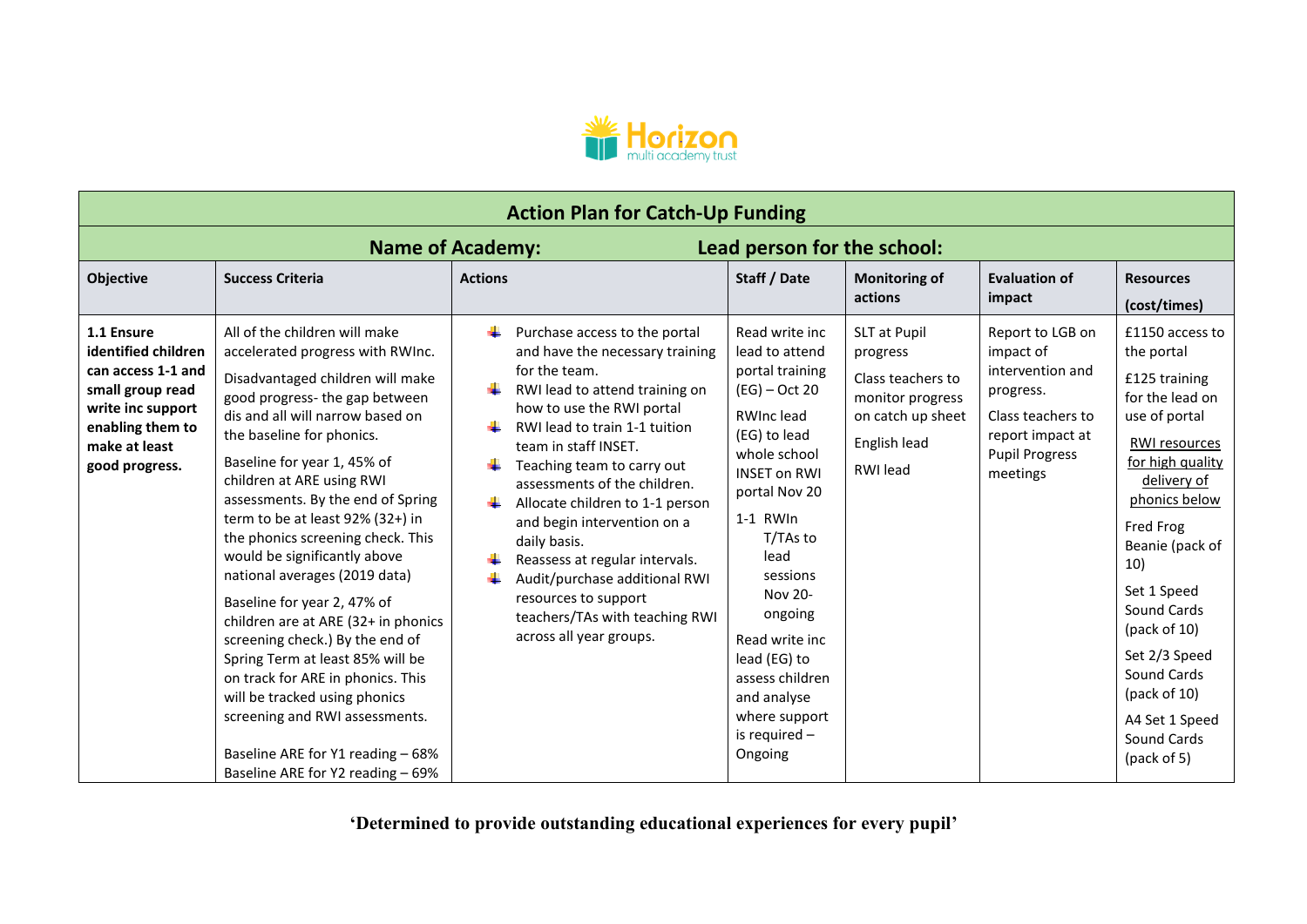|                                                                                               | Children will make accelerated<br>progress to be well above national<br>expectations KS1 in attainment for<br>reading (73% 2019)                                                                                                                                                                                                                       |                                                                                                                                                                                                                                                                                                         | RWI lead to<br>audit and<br>purchase<br>additional<br>resources<br>required for<br>high quality 1:1<br>and group<br>phonics to be<br>delivered.                                        |                                                                                                                                                                                                 |                                                                                                                                              | A4 Set 2/3<br>Speed Sound<br>Cards (pack of 5<br>Red Words<br>(pack of 10)<br>Green Words<br>(pack of $10$ )<br><b>Magnetic Mini</b><br>Speed Sound<br>Cards (pack of<br>10)<br>Wall charts<br>Flipchart<br>boards<br><b>Total for RWI</b><br>resources:<br>£1303.34 |
|-----------------------------------------------------------------------------------------------|--------------------------------------------------------------------------------------------------------------------------------------------------------------------------------------------------------------------------------------------------------------------------------------------------------------------------------------------------------|---------------------------------------------------------------------------------------------------------------------------------------------------------------------------------------------------------------------------------------------------------------------------------------------------------|----------------------------------------------------------------------------------------------------------------------------------------------------------------------------------------|-------------------------------------------------------------------------------------------------------------------------------------------------------------------------------------------------|----------------------------------------------------------------------------------------------------------------------------------------------|----------------------------------------------------------------------------------------------------------------------------------------------------------------------------------------------------------------------------------------------------------------------|
| Objective                                                                                     | <b>Success Criteria</b>                                                                                                                                                                                                                                                                                                                                | <b>Actions</b>                                                                                                                                                                                                                                                                                          | <b>Staff Date</b>                                                                                                                                                                      | <b>Monitoring of</b><br>actions                                                                                                                                                                 | <b>Evaluation of</b><br>impact                                                                                                               | <b>Resources</b><br>(cost/times)                                                                                                                                                                                                                                     |
| 1.2 Children in Y1<br>and Y2 to make<br>accelerated<br>progress in<br>reading and<br>writing. | Children in Y1 and Y2 identified as<br>needing catch up support to make<br>accelerated progress in reading<br>and writing.<br>Baseline ARE for Y1 reading - 68%<br>Baseline ARE for Y1 writing - 62%<br>Baseline ARE for Y2 reading - 69%<br>Baseline ARE for Y2 writing - 68%<br>Children will make accelerated<br>progress to be well above national | ۰.<br>Appoint an additional teacher<br>to support, in the first instance,<br>Y1 and Y2 children.<br>Class teachers to timetable the<br>designation of additional<br>teacher with a clear focus on<br>both the class/additional<br>teachers' roles. To include<br>specific children/groups and<br>times. | Rachel Kenny<br>appointed Oct<br>'20 to start Nov<br>'20<br>Y1/Y2 teachers,<br>English lead<br>and RWI lead to<br>deploy<br>additional<br>teacher Oct 20<br>(in the first<br>instance) | SLT at Pupil<br>progress<br>Class teachers to<br>monitor progress<br>on catch up sheet<br>SLT to monitor<br>the deployment<br>of additional<br>teacher regularly<br>Lesson<br>observations/drop | Report to LGB on<br>impact of<br>intervention and<br>progress.<br>Class teachers to<br>report impact at<br><b>Pupil Progress</b><br>meetings | £14,783.06 cost<br>of teacher (inc.<br>NI/pension)<br>Nov 2020 to<br>the end of<br><b>Spring Term</b><br>2021                                                                                                                                                        |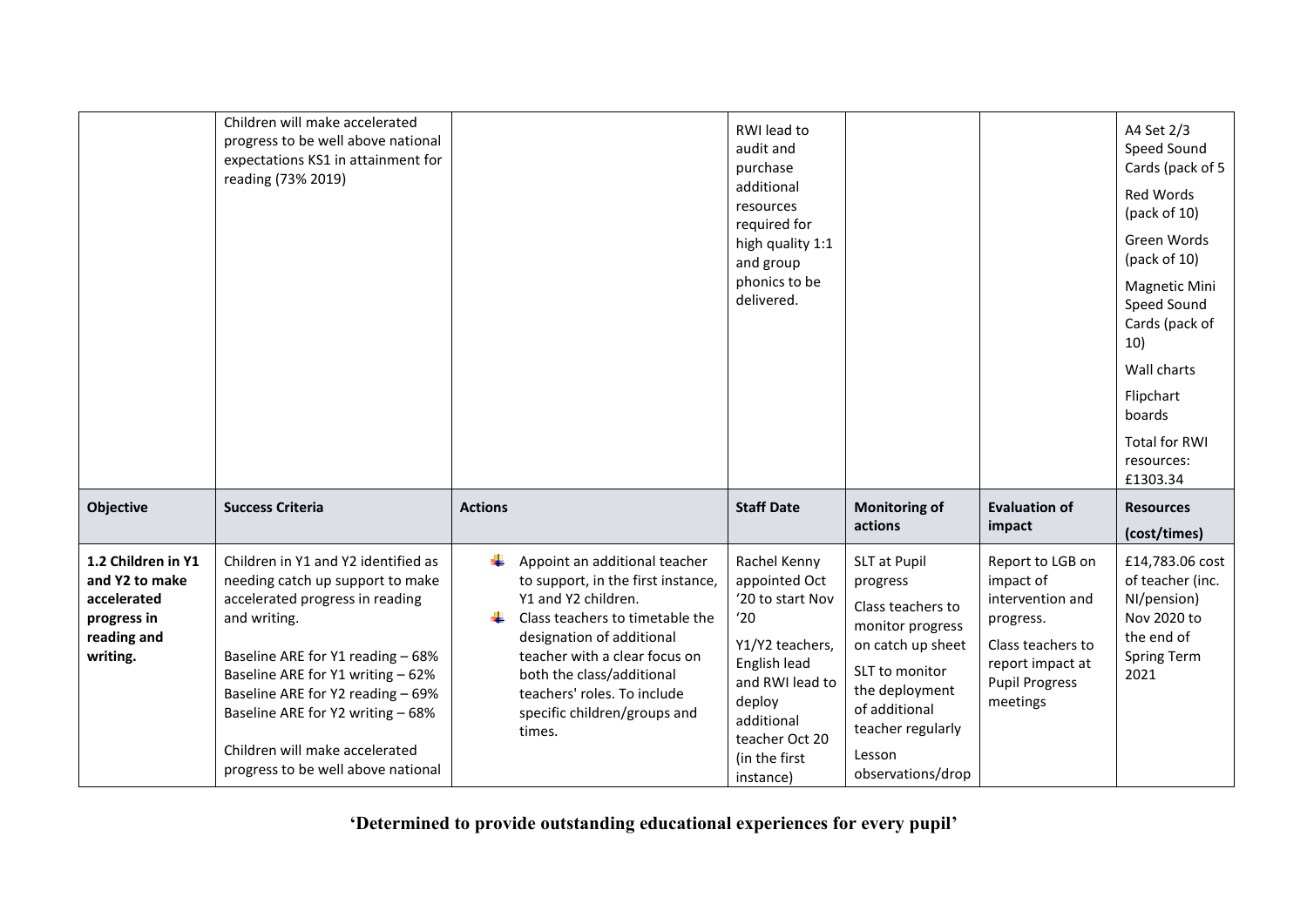|                                                                                                                                     | KS1 expectations in attainment for<br>reading (73% 2019) and writing<br>(69% 2019)                                                                                            | ÷              | Catch up teacher and class<br>teacher to support children 1:1<br>and in small groups.<br>Catch up teacher and class<br>teacher to pre teach lessons in<br>order for greater<br>understanding in class.<br>Catch up teacher and class<br>teacher to make regular<br>assessments to identify specific<br>gaps in learning and teach<br>carefully planned sessions to<br>address misconceptions.<br>Through writing conferencing,<br>raise confidence for groups and<br>individuals of children. | Review<br>deployment<br>throughout the<br>Aut and Spr<br>term through<br>regular<br>assessments.<br>SLT to monitor<br>the deployment<br>of additional<br>teacher<br>regularly        | in from SLT and<br>subject leaders to<br>monitor impact<br>LGB visit days                                                                                                                                 |                                                                                                                                              |                                                                                        |
|-------------------------------------------------------------------------------------------------------------------------------------|-------------------------------------------------------------------------------------------------------------------------------------------------------------------------------|----------------|-----------------------------------------------------------------------------------------------------------------------------------------------------------------------------------------------------------------------------------------------------------------------------------------------------------------------------------------------------------------------------------------------------------------------------------------------------------------------------------------------|--------------------------------------------------------------------------------------------------------------------------------------------------------------------------------------|-----------------------------------------------------------------------------------------------------------------------------------------------------------------------------------------------------------|----------------------------------------------------------------------------------------------------------------------------------------------|----------------------------------------------------------------------------------------|
| Objective                                                                                                                           | <b>Success Criteria</b>                                                                                                                                                       | <b>Actions</b> |                                                                                                                                                                                                                                                                                                                                                                                                                                                                                               | Staff / Date                                                                                                                                                                         | <b>Monitoring of</b><br>actions                                                                                                                                                                           | <b>Evaluation of</b><br>impact                                                                                                               | <b>Resources</b><br>(cost/times)                                                       |
| 1.3 Targeted<br>children in Y3 and<br>Y4 make<br>accelerated<br>progress in<br>reading and<br>writing through<br>daily 1:1 support. | Individual children in Y3 and Y4<br>identified as needing catch up<br>support to make accelerated<br>progress in reading and writing to<br>close the gap with 'all' children. |                | Appoint a Fischer Family Trust<br>Wave 3 early intervention<br>teaching assistant to work 1:1<br>with targeted children.<br>FFT TA to deliver a<br>daily Reading/Writing Recovery<br>programme 4 times a week.<br>Teachers in Y3 and Y4 to<br>identify the children that<br>require additional reading and<br>writing support through<br>regular assessments.                                                                                                                                 | <b>Employ FFT TA</b><br>Nov 2020 (KS)<br>FFT TA to lead<br>intervention<br>programme<br>daily 4 times a<br>week<br>Class teachers<br>to identify<br>children<br>requiring<br>support | SLT at Pupil<br>progress<br>Class teachers/FFT<br>TA to monitor<br>progress on catch<br>up sheet<br>English lead (EM)<br>to performance<br>manage FFT TA<br>and train TA on<br>the EPS reading<br>systems | Report to LGB on<br>impact of<br>intervention and<br>progress.<br>Class teachers to<br>report impact at<br><b>Pupil Progress</b><br>meetings | £4365.80 for<br>the cost of FFT<br>reading<br>recovery TA<br>Nov 2020 -<br>August 2021 |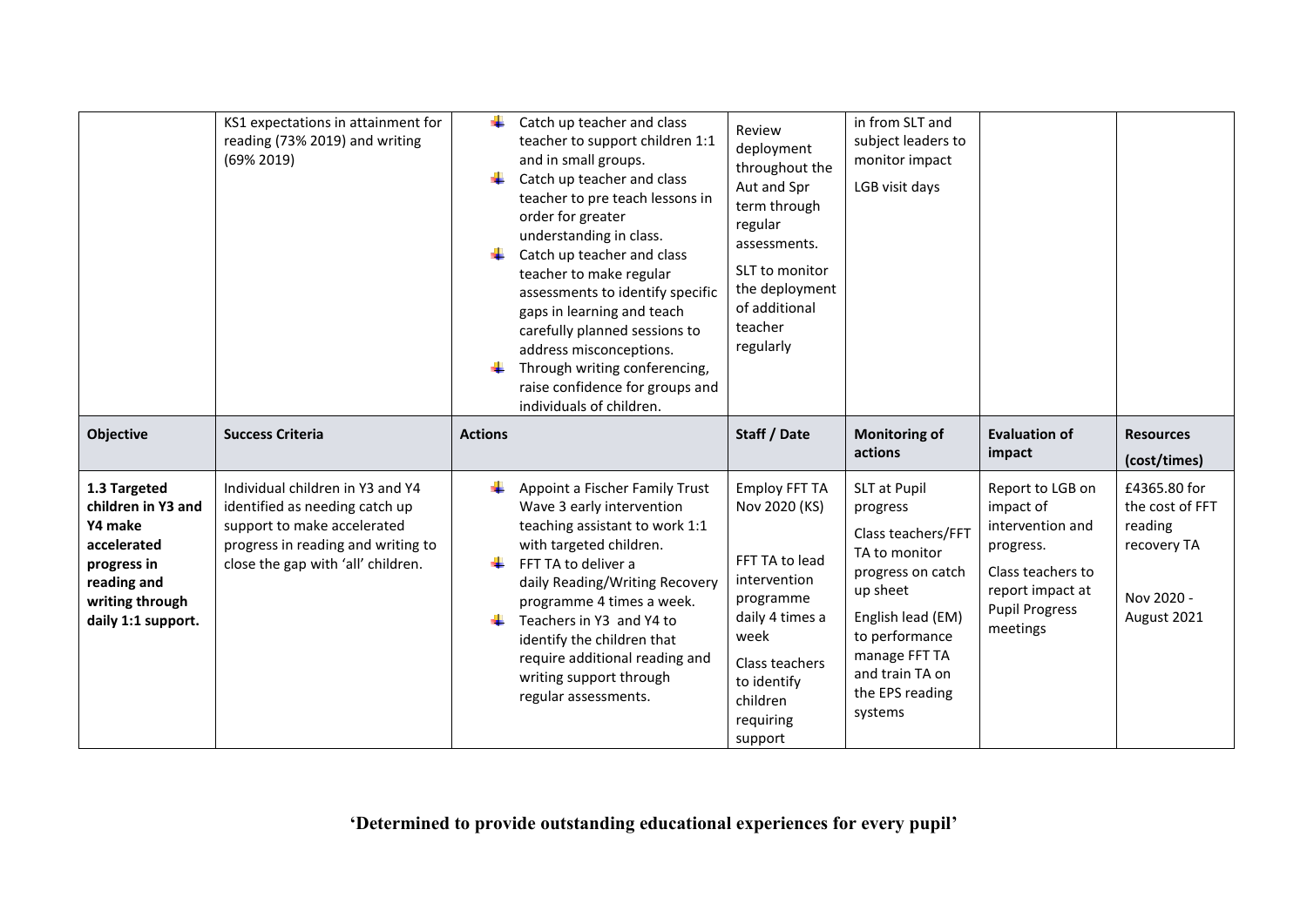| Objective                                                                                                                                            | <b>Success Criteria</b>                                                                                                                                                                                                                                                                                                                                                                                                                                                                        | <b>Actions</b>                                                                                                                                                                                                                                                                                                                                                                                                                                                          | Staff / Date                                                                                      | <b>Monitoring of</b><br>actions                                                                      | <b>Evaluation of</b><br>impact                                                                                                               | <b>Resources</b><br>(cost/times)                                                                                                                                 |
|------------------------------------------------------------------------------------------------------------------------------------------------------|------------------------------------------------------------------------------------------------------------------------------------------------------------------------------------------------------------------------------------------------------------------------------------------------------------------------------------------------------------------------------------------------------------------------------------------------------------------------------------------------|-------------------------------------------------------------------------------------------------------------------------------------------------------------------------------------------------------------------------------------------------------------------------------------------------------------------------------------------------------------------------------------------------------------------------------------------------------------------------|---------------------------------------------------------------------------------------------------|------------------------------------------------------------------------------------------------------|----------------------------------------------------------------------------------------------------------------------------------------------|------------------------------------------------------------------------------------------------------------------------------------------------------------------|
| 1.4 Children from<br>Y2-Y6 have access<br>to Accelerated<br><b>Reader to ensure</b><br>progress and<br>attainment for all<br>children in<br>reading. | All children in year 2-6 to have<br>reading books which at the<br>appropriate age and stage of their<br>reading journey.<br>Rigorous and regular assessments<br>will ensure children have reading<br>books that challenge and extend<br>fluency and comprehension.<br>Reading progress for all children<br>will be evident in the termly data<br>drops.<br>Gender gap between children will<br>narrow in reading for Y5 and Y6 to<br>be below 10%.<br>Y5-19% current gap<br>Y6-24% current gap | Accelerated reader<br>subscription to be purchased<br>for all children from Y2-6<br>Ensure reading books are<br>available and in the<br>accelerated reader scheme for<br>all year groups.<br>Train staff in year groups that<br>have not used accelerated<br>reader<br>Inform parents of how to<br>access accelerated reader at<br>home to complete quizzes<br>Purchase additional reading<br>books to support the<br>accelerated reader programme<br>across the school | HS/EM (Y2 Oct<br>20. Y3-6 Spring<br>Term)<br>EM<br><b>EM</b><br>Class<br>teachers/EM<br><b>EM</b> | SLT at Pupil<br>progress<br>Class teachers to<br>monitor progress<br>on catch up sheet<br><b>LGB</b> | Report to LGB on<br>impact of<br>intervention and<br>progress.<br>Class teachers to<br>report impact at<br><b>Pupil Progress</b><br>meetings | Subscription<br>renewal in the<br>Autumn Term<br>(Y2) and Spring<br>Term (Y3-6)<br>£6 522.00<br>Additional<br>books to<br>support<br>Accelerated<br>reader £1000 |
| Objective                                                                                                                                            | <b>Success Criteria</b>                                                                                                                                                                                                                                                                                                                                                                                                                                                                        | <b>Actions</b>                                                                                                                                                                                                                                                                                                                                                                                                                                                          | Staff / Date                                                                                      | <b>Monitoring of</b><br>actions                                                                      | <b>Evaluation of</b><br>impact                                                                                                               | <b>Resources</b><br>(cost/times)                                                                                                                                 |
| 1.5 Targeted<br>children in Y6 to<br>make accelerated<br>progress in<br><b>Spelling</b><br><b>Punctuation and</b><br>Grammar (SPAG)<br>and maths     | 67% children at ARE in maths in<br>the baseline assessment. 80% to<br>be at ARE at the end of KS2.<br>54% children at ARE in SPAG in the<br>baseline assessment. 78% to be at<br>ARE at the end of KS2.                                                                                                                                                                                                                                                                                        | Purchase two computers to<br>support teaching and learning.<br>Link one computer with the<br>interactive board in the staff<br>room.<br>÷.<br>Ensure that the staffroom<br>learning area has effective ICT<br>hardware for the TA to lead<br>high quality learning to small<br>groups of targeted children<br>daily.                                                                                                                                                    | Daily support<br>from KR and HP                                                                   | SLT at Pupil<br>progress<br>Class teachers to<br>monitor progress<br>on catch up sheet<br><b>LGB</b> | Report to LGB on<br>impact of<br>intervention and<br>progress.<br>Class teachers to<br>report impact at<br><b>Pupil Progress</b><br>meetings | Fujitsu<br>ESPRIMO Q558<br>Desktop<br>Computer -<br>£367.44 x 2<br>Total<br>£734.88                                                                              |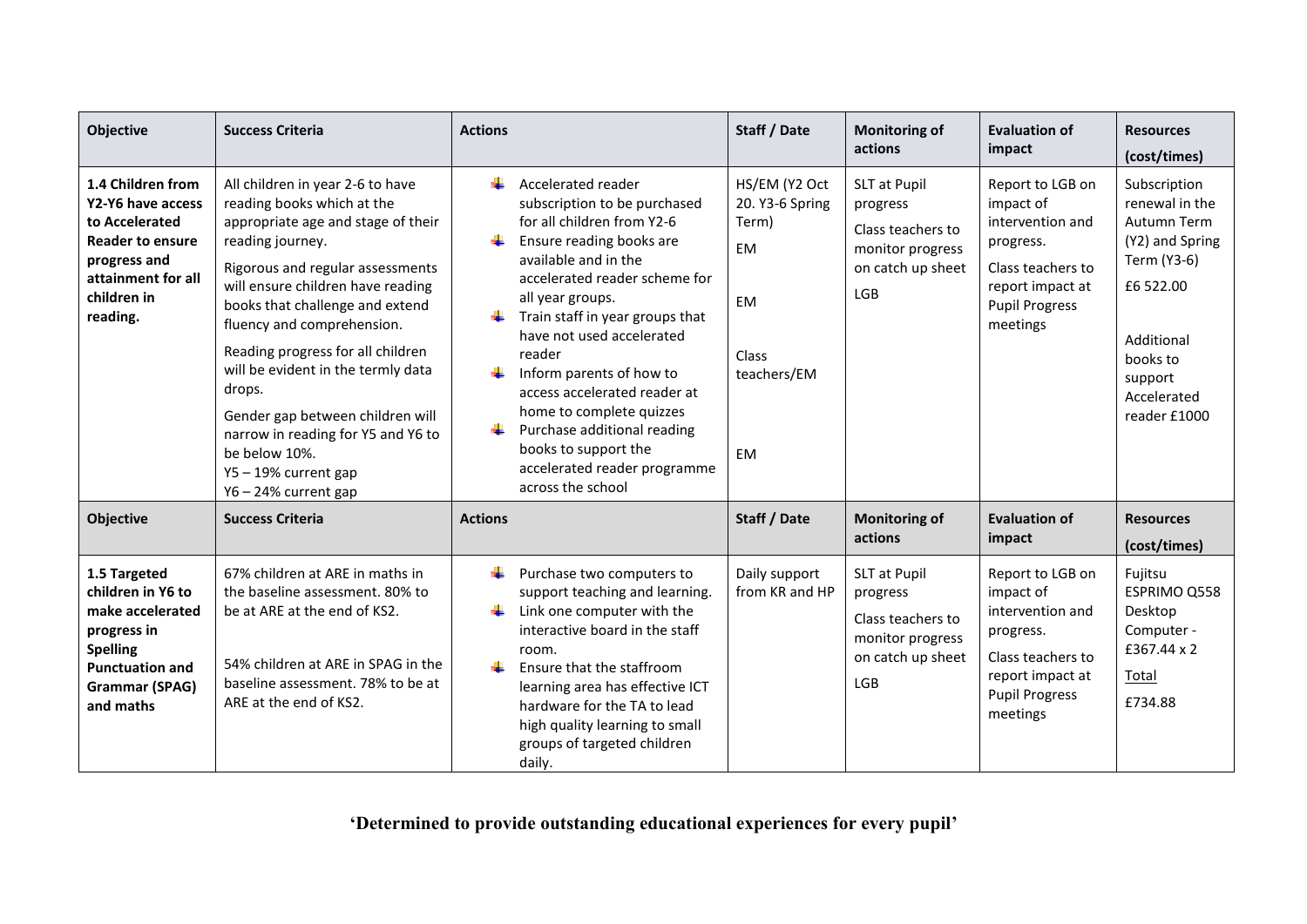| Objective                                                                                                    | <b>Success Criteria</b>                                                                                                                                                                   | Teachers to identify the<br>children requiring additional<br>support through regular and<br>ongoing assessments.<br>Children to have 1:1 and small<br>group support from a TA using<br>daily<br><b>Actions</b>                                                                                                                                                                                                                                                                       | Staff / Date                                                              | <b>Monitoring of</b>                                                                                                                                                                 | <b>Evaluation of</b>                                                                                                                                                               | <b>Resources</b>                                                                                                                                                                                   |
|--------------------------------------------------------------------------------------------------------------|-------------------------------------------------------------------------------------------------------------------------------------------------------------------------------------------|--------------------------------------------------------------------------------------------------------------------------------------------------------------------------------------------------------------------------------------------------------------------------------------------------------------------------------------------------------------------------------------------------------------------------------------------------------------------------------------|---------------------------------------------------------------------------|--------------------------------------------------------------------------------------------------------------------------------------------------------------------------------------|------------------------------------------------------------------------------------------------------------------------------------------------------------------------------------|----------------------------------------------------------------------------------------------------------------------------------------------------------------------------------------------------|
|                                                                                                              |                                                                                                                                                                                           |                                                                                                                                                                                                                                                                                                                                                                                                                                                                                      |                                                                           | actions                                                                                                                                                                              | impact                                                                                                                                                                             | (cost/times)                                                                                                                                                                                       |
| 1.6 Secure high<br>quality provision<br>and approaches<br>for oracy across<br>the Foundation<br><b>Stage</b> | Baseline assessments show that<br>there are;<br>14/30 chn (FCC) 47%<br>12/29 chn (FSJ) 41%<br>Cohort 44%<br>Of children that have Speech and<br>language concerns or/CLL<br>difficulties. | ÷<br>Invest in resources to enhance<br>imaginative, small world play.<br>٠<br>Language to be modelled and<br>scaffolded in order to promote<br>and support oracy. Children to<br>be expected to speak in full<br>sentences. Ensure there is<br>strong oracy provision in the<br>learning environment which will<br>encourage talk and language<br>development.<br>Continue to develop the use of<br>'Helicopter Stories' and<br>storytelling time as part of the<br>daily provision. | CC to lead<br>All Foundation<br>staff to<br>implement on a<br>daily basis | SLT at Pupil<br>progress<br>Class teachers to<br>monitor progress<br>on catch up sheet<br>LGB<br>Lesson<br>observations and<br>drop ins<br>Teachers/TAs<br>performance<br>management | Report to LGB on<br>impact of<br>intervention and<br>progress.<br>Class teachers to<br>report impact at<br><b>Pupil Progress</b><br>meetings<br>Lesson<br>observations/drop<br>ins | Wooden frame<br>for tough trays<br>Wooden<br>construction<br>blocks<br>Small world<br>resources to<br>include;<br>people,<br>animals,<br>dinosaurs,<br>reptiles,<br>enchanted<br>house<br>£1280.49 |
| Objective                                                                                                    | <b>Success Criteria</b>                                                                                                                                                                   | <b>Actions</b>                                                                                                                                                                                                                                                                                                                                                                                                                                                                       | Staff / Date                                                              | <b>Monitoring of</b>                                                                                                                                                                 | <b>Evaluation of</b>                                                                                                                                                               | <b>Resources</b>                                                                                                                                                                                   |
|                                                                                                              |                                                                                                                                                                                           |                                                                                                                                                                                                                                                                                                                                                                                                                                                                                      |                                                                           | actions                                                                                                                                                                              | impact                                                                                                                                                                             | (cost/times)                                                                                                                                                                                       |
| 1.7 Improve pupil<br>progress and<br>attainment in                                                           | Baseline maths assessments<br>Y1-68% ARE, 0% GDS<br>Y2-63% ARE, 5% GDS                                                                                                                    | Maths lead to support staff<br>÷<br>across school to ensure there is                                                                                                                                                                                                                                                                                                                                                                                                                 | PA staff INSETs<br>throughout the<br>year                                 | Lesson<br>observations                                                                                                                                                               | Report to LGB on<br>impact of                                                                                                                                                      | Audit of<br>resources and<br>purchase of                                                                                                                                                           |